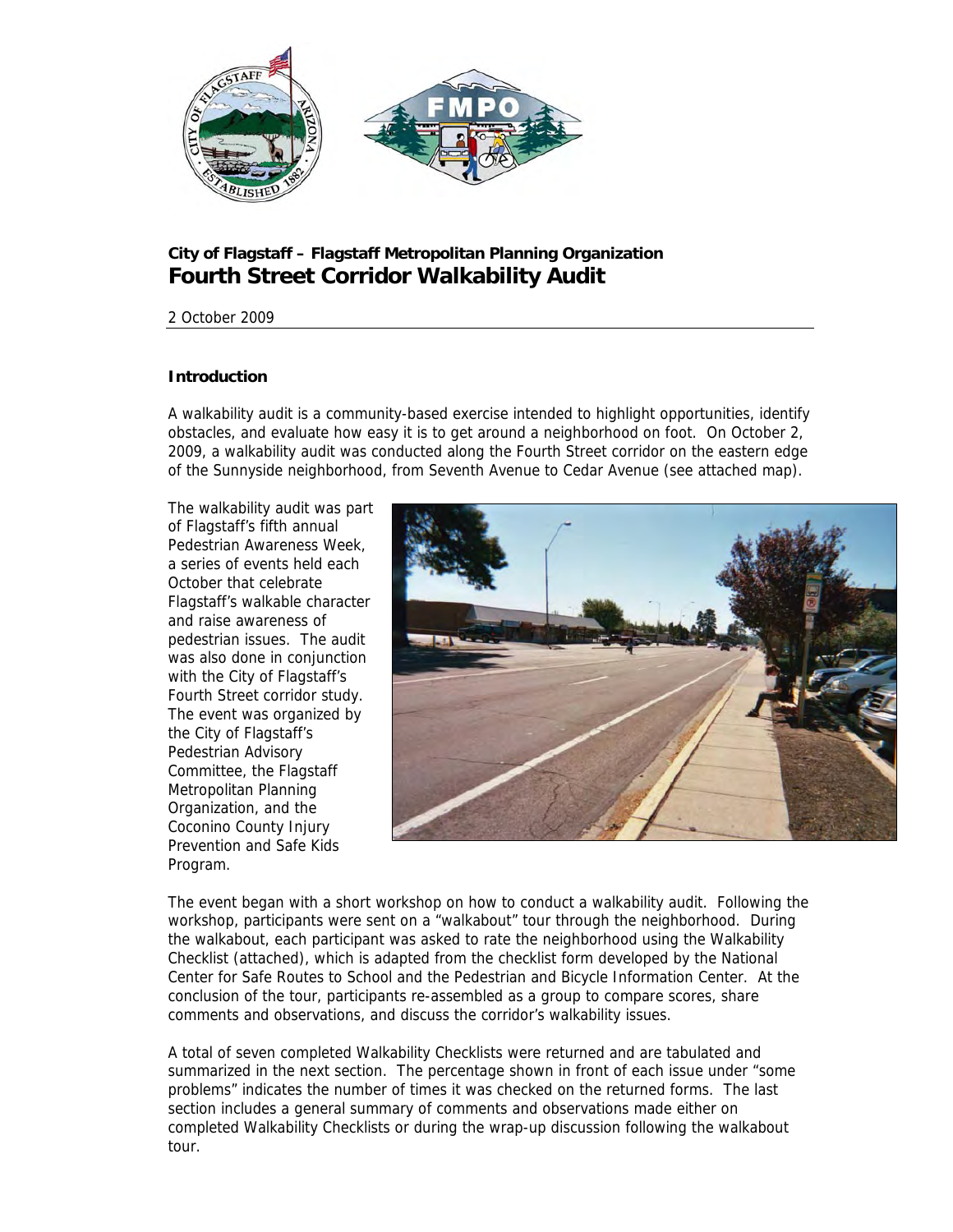#### **Checklist results**

## **1 Did you have room to walk?**

Average score: **2.3** out of 6

#### 0% Yes

Some problems:

- 100% Sidewalks or paths started and stopped
- 86% Too close to traffic no buffer between street and sidewalk
- 71% Sidewalks were broken or cracked
- 71% Sidewalks were blocked with poles, signs, shrubbery, dumpsters, parked cars, etc.
- 57% Sidewalks not wide enough
- 43% No place to walk no sidewalks, paths, or shoulders

## Other problems:

Too many driveways and curb ramps

# What was good?

- **Lot of pedestrians**
- **Continuous bike lanes**
- **Lots of activity**
- Making it more pedestrian friendly would have a positive impact
- Big lots is a popular destination
- $\blacksquare$  Lots of walkers
- **Desire for adequate facilities is high**
- **Lots of walkers**

### **2 Was it easy to cross streets?**

Average score: **1.3** out of 6

#### 0% Yes

#### Some problems:

- 86% Few places to cross needed striped crosswalks or traffic signals
- 71% Road was too wide
- 71% Too much traffic
- 71% No curb ramps, or ramps needed repair

#### Other problems:

- **Distance between signals made marked crosswalks few and far between**
- **Conflicts between crossing pedestrians and traffic**
- **Pedestrian crossings resemble "frogger" video game**
- **Lots of "dart and dash" pedestrian crossings**
- **-** Lots of crossings near North Country Health Center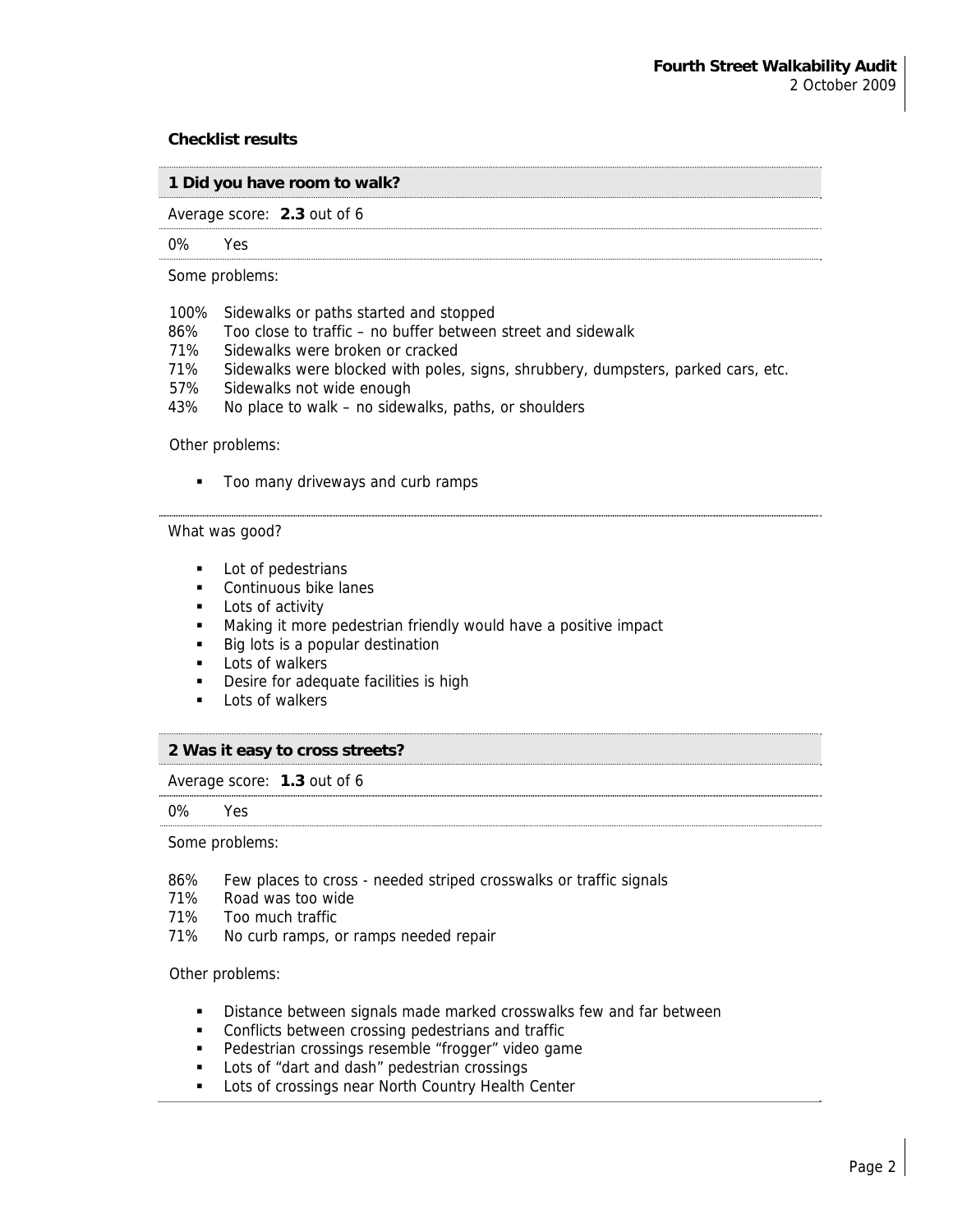- No mid-block crossings provided
- Ramps generally not ADA-compliant
- **Crosswalks not close to bus stops**
- **Too many jaywalkers**

# What was good?

#### **3 Did drivers behave well?**

Average score: **2.9** out of 6

14% Yes

#### Some problems:

100% Drove too fast 43% Did not yield to people crossing the street

Other problems:

- $\blacksquare$  Mid-block crossings create problems for drivers and pedestrians
- **Seems like to-work/from-work traffic**

#### What was good?

- **Many drivers seem ready to stop for pedestrians**
- **Cars did slow a little for jaywalkers**
- Cars seemed used to jaywalkers; slowed as people ran across

#### **4 Was your walk pleasant?**

Average score: **2.3** out of 6

#### 14% Yes

Some problems:

- 100% Needs more grass, flowers, or trees
- 71% Area not well maintained
- 57% Too much exposure to traffic

Other problems:

- **Traffic too fast**
- **Cinders; snow in winter**
- Lots of pedestrian generators, including a number of schools along the corridor; but few crossings
- **Cinders**, weeds

What was good?

**Large ponderosas all along corridor**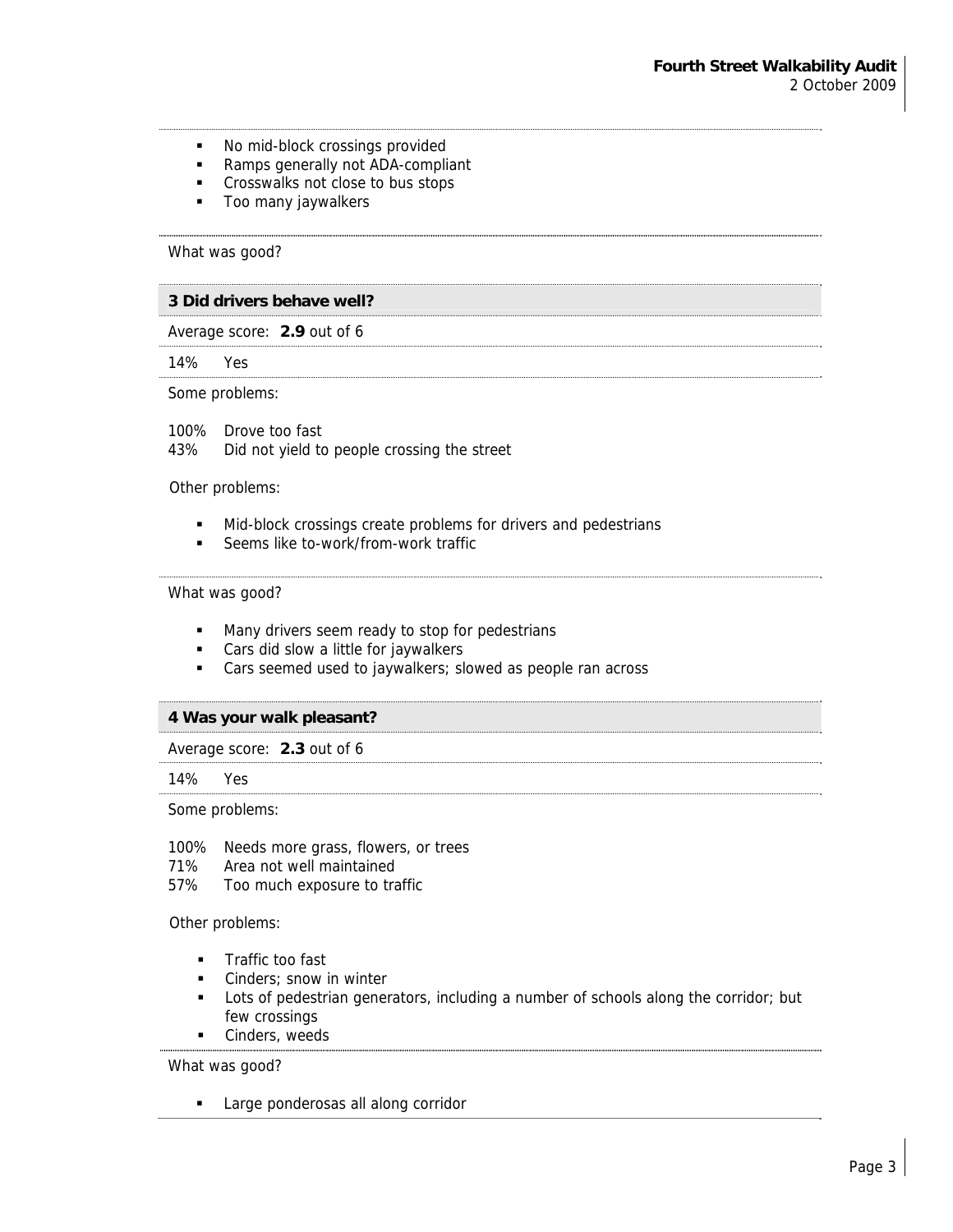- **Great potential**
- Potential to be great street
- **Lots of activity; many businesses**
- Lots of walkers; vibrant pedestrian community

#### **Total score**

**8.7** out of 24

- 21-24 Celebrate! Your neighborhood is great for walking
- 17-20 Pretty good celebrate a little
- 13-16 OK, but needs some work
- 9-12 Needs a lot of work
- 4-8 It's a disaster for walking

#### **Comments and observations**

The following comments and observations are taken from the completed Walkability Checklists and/or were brought up during the wrap-up discussion following the walkabout tour.

- The average walkability score for the Fourth Street corridor is 8.7 out of a possible 24 points. This score places it between "Needs a lot of work" and "It's a disaster for walking" on the rating system.
- There are a significant number of pedestrian generators along or near the corridor, including a number of schools, two health care facilities, a church, a campus of Coconino Community



College, a public library, as well as numerous businesses. This results in a lot of pedestrian activity in the area.

 At the same time, there are very few formal pedestrian crossings along the street. Marked crossings and pedestrian signals are provided at the traffic signals at Route 66, Seventh Street and Cedar Avenue, which are spaced almost one-half mile apart, but there are no formal pedestrian crossings in between. As a result, many pedestrians cross at undefined mid-block locations.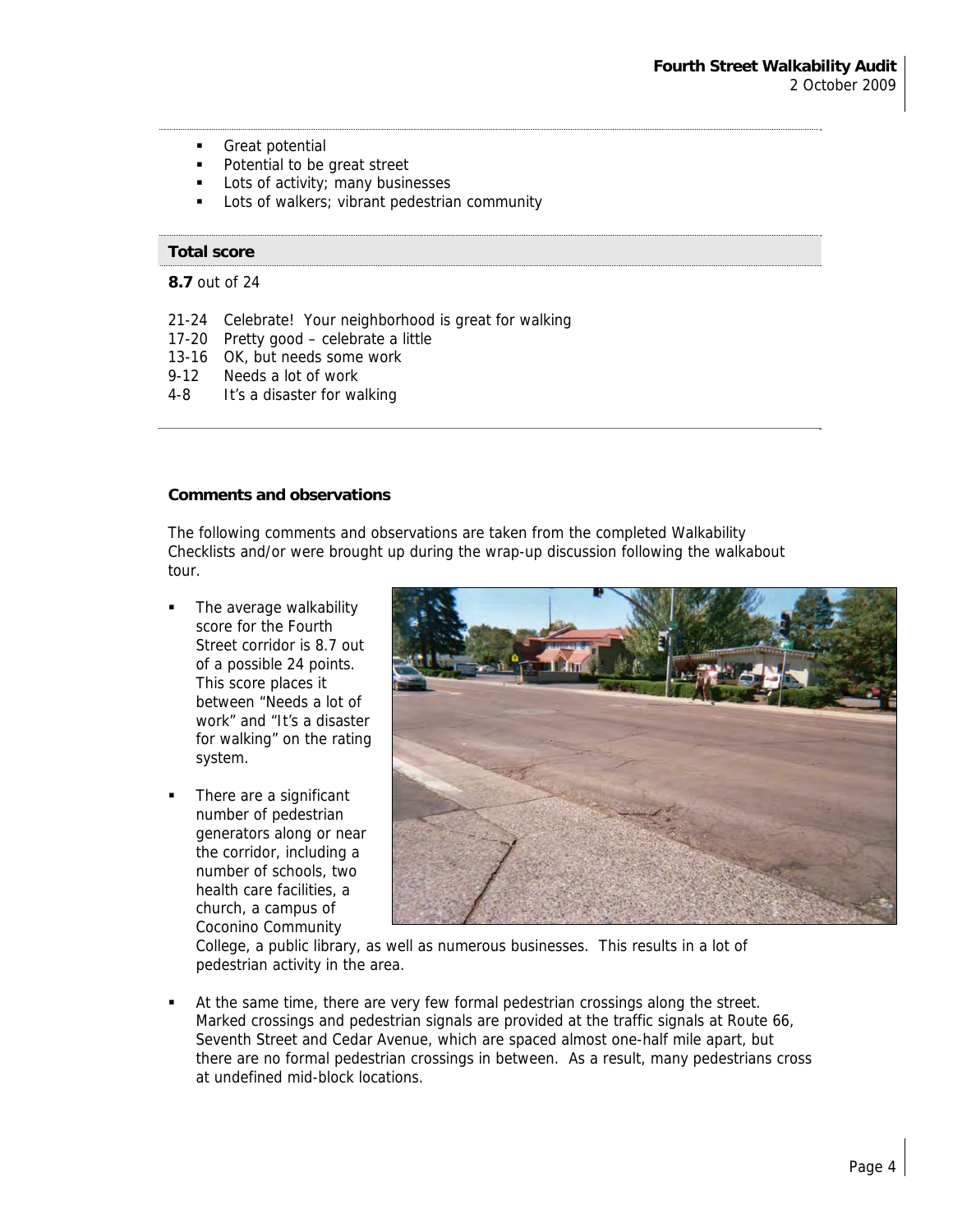

- As observed numerous times by the group, pedestrians typically cross the first two lanes of traffic, than pause in the center two-way left turn lane, then cross the remaining lanes when clear. Most pedestrians hurried across or were running. While the center turn lane allows pedestrians to break the crossing into two phases, there is also a risk of conflicts between pedestrians and vehicles using the center lane for left turns.
- Participants observed a number of issues that negatively affect walkability along Fourth Street: there is a lot of traffic, traffic tends to move fast, and the street is fairly wide. All of these factors make it difficult for pedestrians to cross from one side of the street to the other, and it creates a barrier in the neighborhood.
- Public sidewalks are missing in several places on the east side of Fourth Street. In all of these locations there is a well-defined pathway in the gravel adjacent to the road, indicating pedestrian use even in the absence of sidewalks.
- The absence of a parkway strip along the entire corridor places pedestrians uncomfortably close to traffic, although the presence of bike lanes provides some buffer between the sidewalk and lanes of traffic.
- Adding landscaping and pedestrian amenities where there are opportunities along the street would considerably improve the pedestrian environment.
- The number and frequency of driveways creates problems for disabled persons and those with mobility limitations. Every place a driveway crosses the public sidewalk, the sidewalk is tilted at a

steep angle towards the street to form a driveway pan. The slope of the driveway pan generally exceeds the 2 percent cross-slope for accessible routes. Newer driveways route the sidewalk around the back of the driveway pan, which allows the sidewalk to maintain a cross-slope of less than 2 percent.

 Many segments of existing sidewalks along Fourth Street are broken and need repair. In

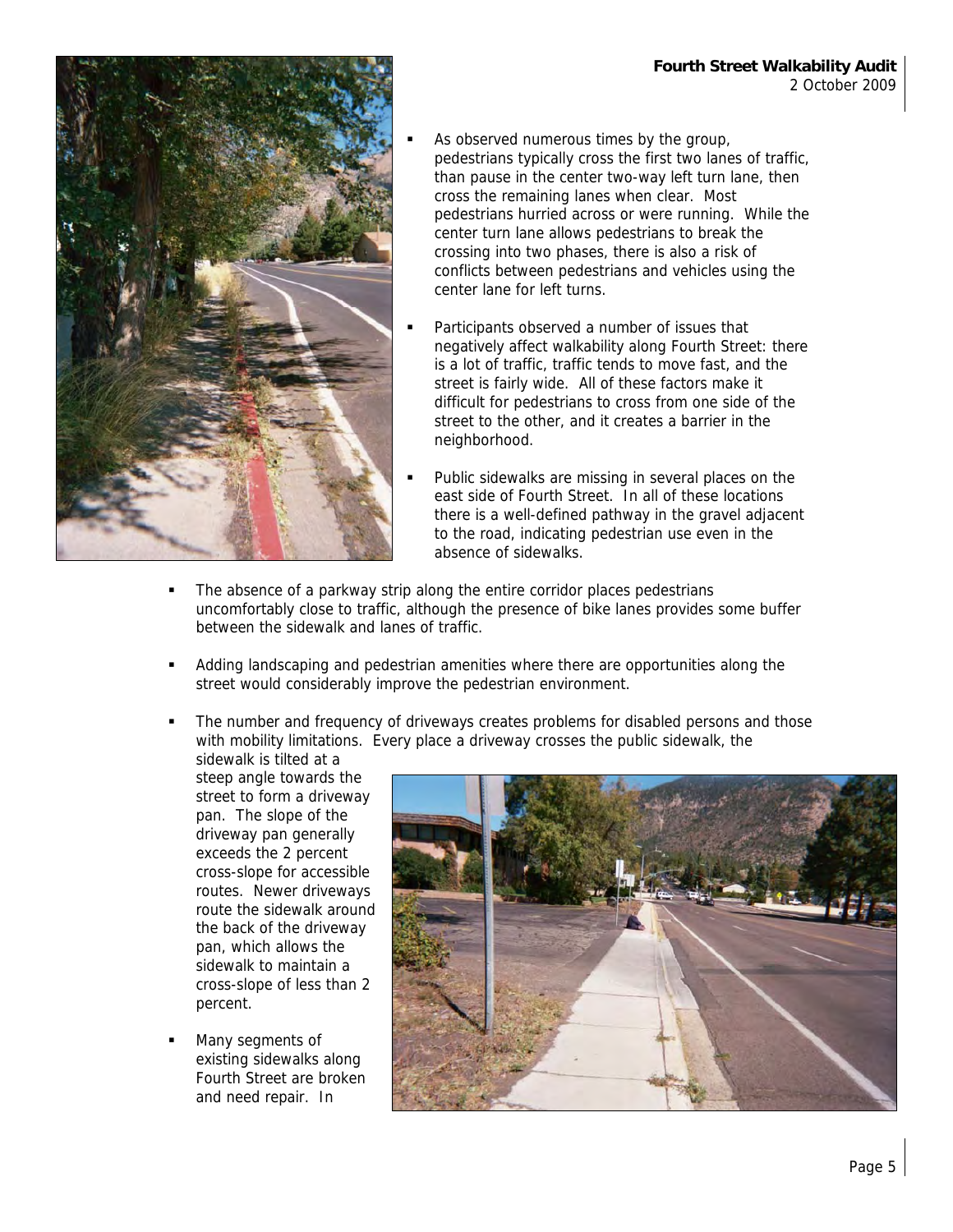addition, overgrown weeds and debris obstructed sidewalks on some side streets, in particular along King Street near Seventh Avenue.

- There is good Mountain Line transit access and two bus stops along the corridor. However, in this section of Fourth Street, Mountain Line's Route 7 travels one-way southbound, so bus stops are located on the west side of the street and are difficult to reach from the east side. In addition, neither bus stop includes a shelter, and one does not have a bench for riders.
- The audit acknowledged a need and an opportunity to provide a public walkway connection between the east side of Fourth Street and the Coconino County Health Department. The connection could be made if an easement were obtained from one property between the street and the Health Department site. According to employees, this connection is already used informally by both employees and visitors.



- A formal connection would greatly enhance transit access to the Health Department. The walking route from the nearest bus stop to the front door of the Health Department is more than one-half mile (2,850 feet) in length and requires significant out-of-direction travel - south on Fourth Street, east on Seventh Avenue, and north on King Street. A mid-block walkway connection would reduce that trip length by about 2,000 feet, to less than one-sixth of a mile.
- Several local businesses along the route, which were informally interviewed by participants as part of the audit, said that a significant percentage of their clients and customers arrive on foot or by transit. Those interviewed were generally supportive of improvements to the street for pedestrians.
- Participants in the audit recognized that the corridor has lots of potential to become more walkable, and the existing level of pedestrian activity provides a good starting point. Much improvement could be made with some minor fixes, including completion of missing sidewalks, repair and clean-up of existing sidewalks, installation of landscaping and other pedestrian amenities, and provision of formal pedestrian crossings at several points along the street.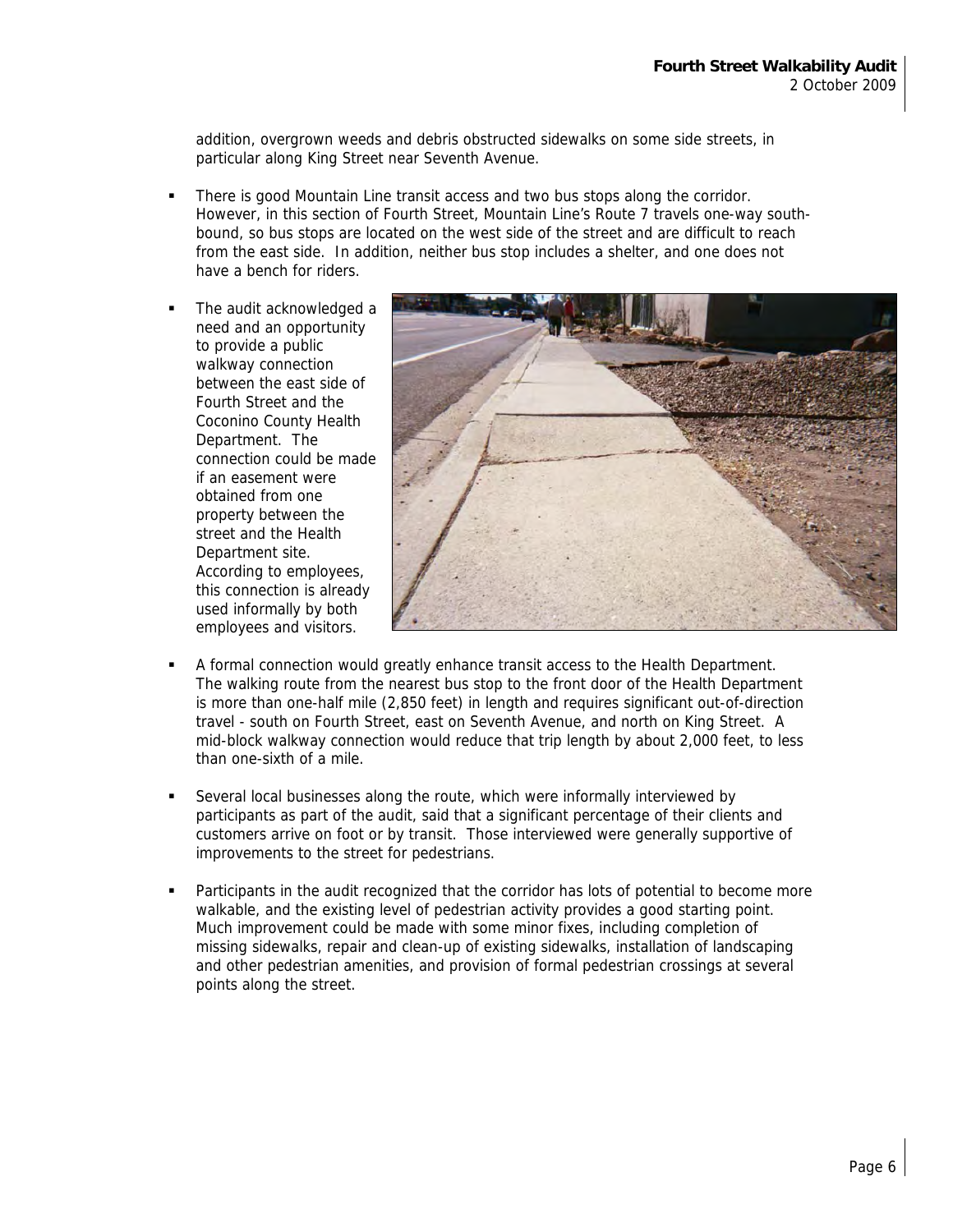## **For further information**

### **Martin Ince**

Multi-Modal Transportation Planner City of Flagstaff/FMPO 211 West Aspen Avenue Flagstaff, Arizona 86001

928-226-4850 mince@flagstaffaz.gov

## **Kimberly Sharp**

Neighborhood Planner City of Flagstaff 211 West Aspen Avenue Flagstaff, Arizona 86001

928-779-7685 x7217 ksharp@flagstaffaz.gov

# **Karl Eberhard**

Community Design and Redevelopment Manager City of Flagstaff 211 West Aspen Avenue Flagstaff, Arizona 86001

928-779-7685 x7268 keberhard@flagstaffaz.gov

# **Attachments**

- **Map of the Fourth Street corridor**
- **Walkability Checklist**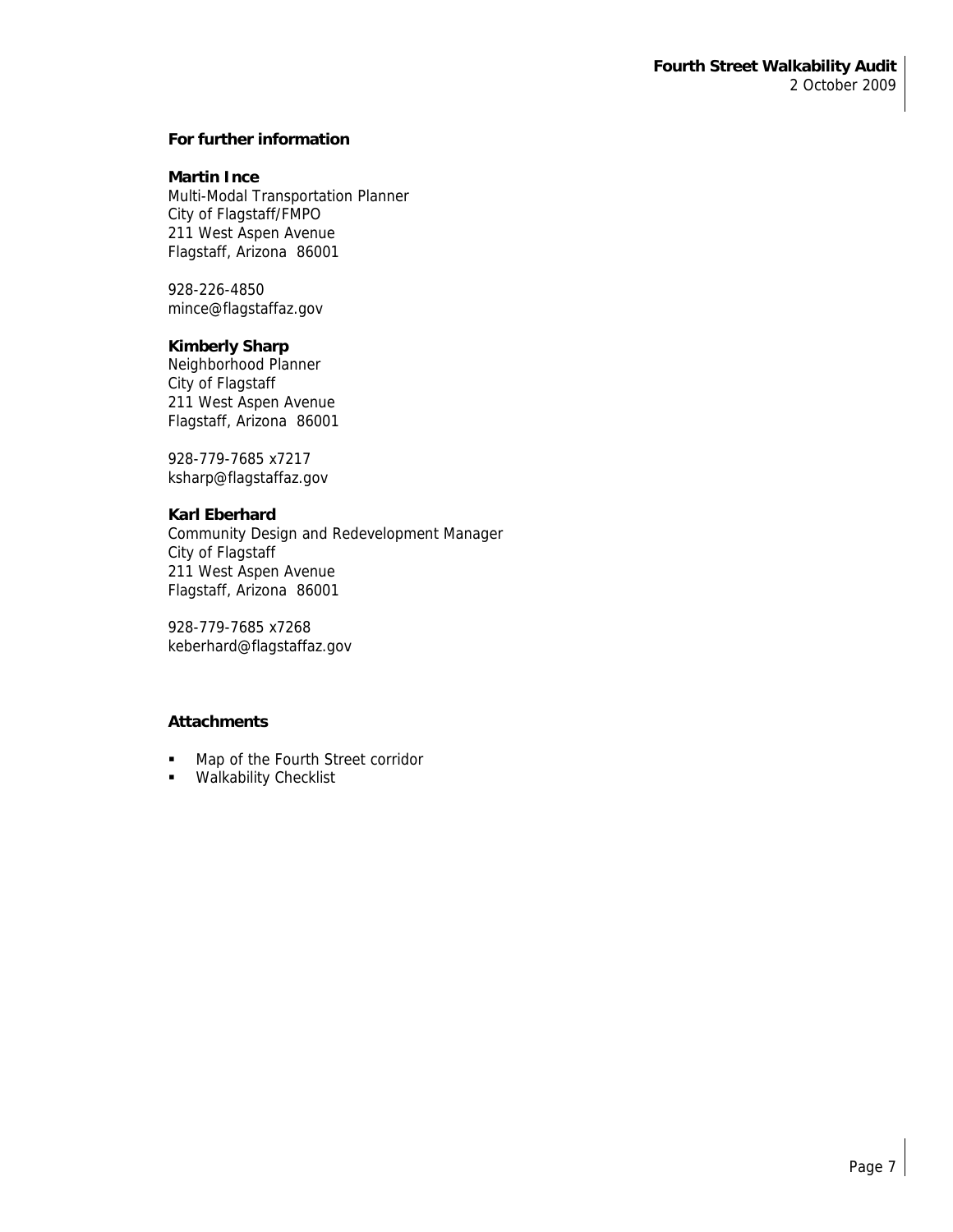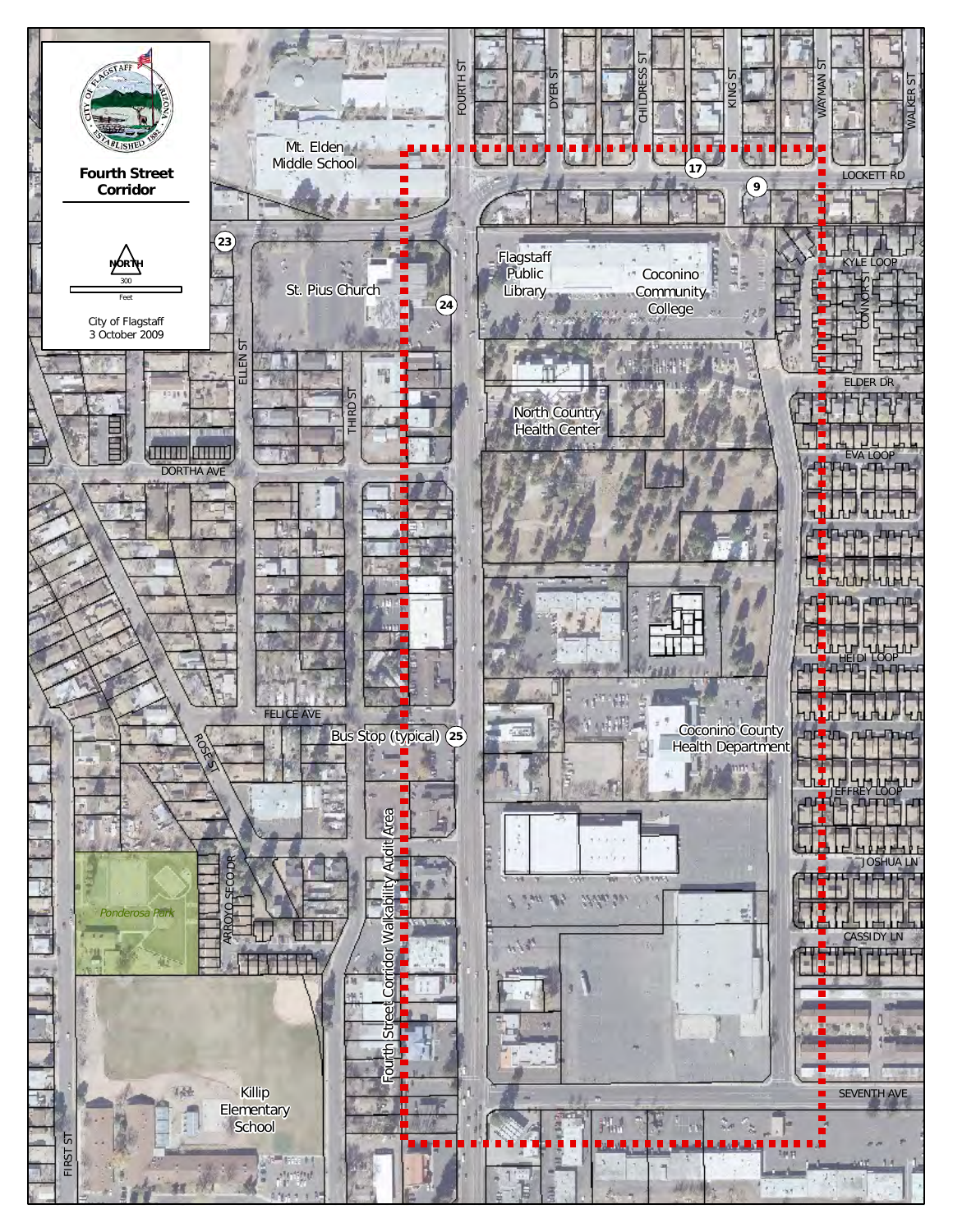

# City of Flagstaff **Walkability Checklist**

| Location of walk:                                                                                                                                                                                                                                                                                                                                                                                                                                 |                                    |                       | Date:                                         |  |  |  |  |  |  |  |  |
|---------------------------------------------------------------------------------------------------------------------------------------------------------------------------------------------------------------------------------------------------------------------------------------------------------------------------------------------------------------------------------------------------------------------------------------------------|------------------------------------|-----------------------|-----------------------------------------------|--|--|--|--|--|--|--|--|
| Rating scale:                                                                                                                                                                                                                                                                                                                                                                                                                                     |                                    |                       |                                               |  |  |  |  |  |  |  |  |
| 1<br>awful                                                                                                                                                                                                                                                                                                                                                                                                                                        | $\overline{2}$<br>many<br>problems | 3<br>some<br>problems | 4<br>5<br>6<br>excellent<br>good<br>very good |  |  |  |  |  |  |  |  |
| 1 Did you have room to walk?                                                                                                                                                                                                                                                                                                                                                                                                                      |                                    |                       |                                               |  |  |  |  |  |  |  |  |
| Rating:<br>$\mathbf{1}$                                                                                                                                                                                                                                                                                                                                                                                                                           | 3<br>2                             | 4<br>5                | 6                                             |  |  |  |  |  |  |  |  |
| Yes<br>О.<br>No, some problems:<br>$\Box$<br>Sidewalks not wide enough<br>$\Box$<br>Sidewalks or paths started and stopped<br>□<br>Sidewalks were broken or cracked<br>$\Box$<br>Sidewalks were blocked with poles, signs, shrubbery, dumpsters, parked cars, etc.<br>□<br>No place to walk - no sidewalks, paths, or shoulders<br>□<br>Too close to traffic – no buffer between street and sidewalk<br>□<br>Something else:<br>□                 |                                    |                       |                                               |  |  |  |  |  |  |  |  |
| Location of problems:                                                                                                                                                                                                                                                                                                                                                                                                                             |                                    |                       |                                               |  |  |  |  |  |  |  |  |
| What was good?                                                                                                                                                                                                                                                                                                                                                                                                                                    |                                    |                       |                                               |  |  |  |  |  |  |  |  |
| 2 Was it easy to cross streets?                                                                                                                                                                                                                                                                                                                                                                                                                   |                                    |                       |                                               |  |  |  |  |  |  |  |  |
| Rating:<br>1                                                                                                                                                                                                                                                                                                                                                                                                                                      | 2<br>3                             | 4<br>5                | 6                                             |  |  |  |  |  |  |  |  |
| Yes<br>□<br>No, some problems:<br>□<br>Road was too wide<br>Too much traffic<br>$\Box$<br>Traffic signals made us wait too long or did not give us enough time to cross<br>$\Box$<br>Few places to cross - needed striped crosswalks or traffic signals<br>$\Box$<br>Trees, plants, or parked cars blocked our view of traffic<br>$\Box$<br>No curb ramps, or ramps needed repair<br>$\Box$<br>Something else:<br>$\Box$<br>Location of problems: |                                    |                       |                                               |  |  |  |  |  |  |  |  |

What was good?